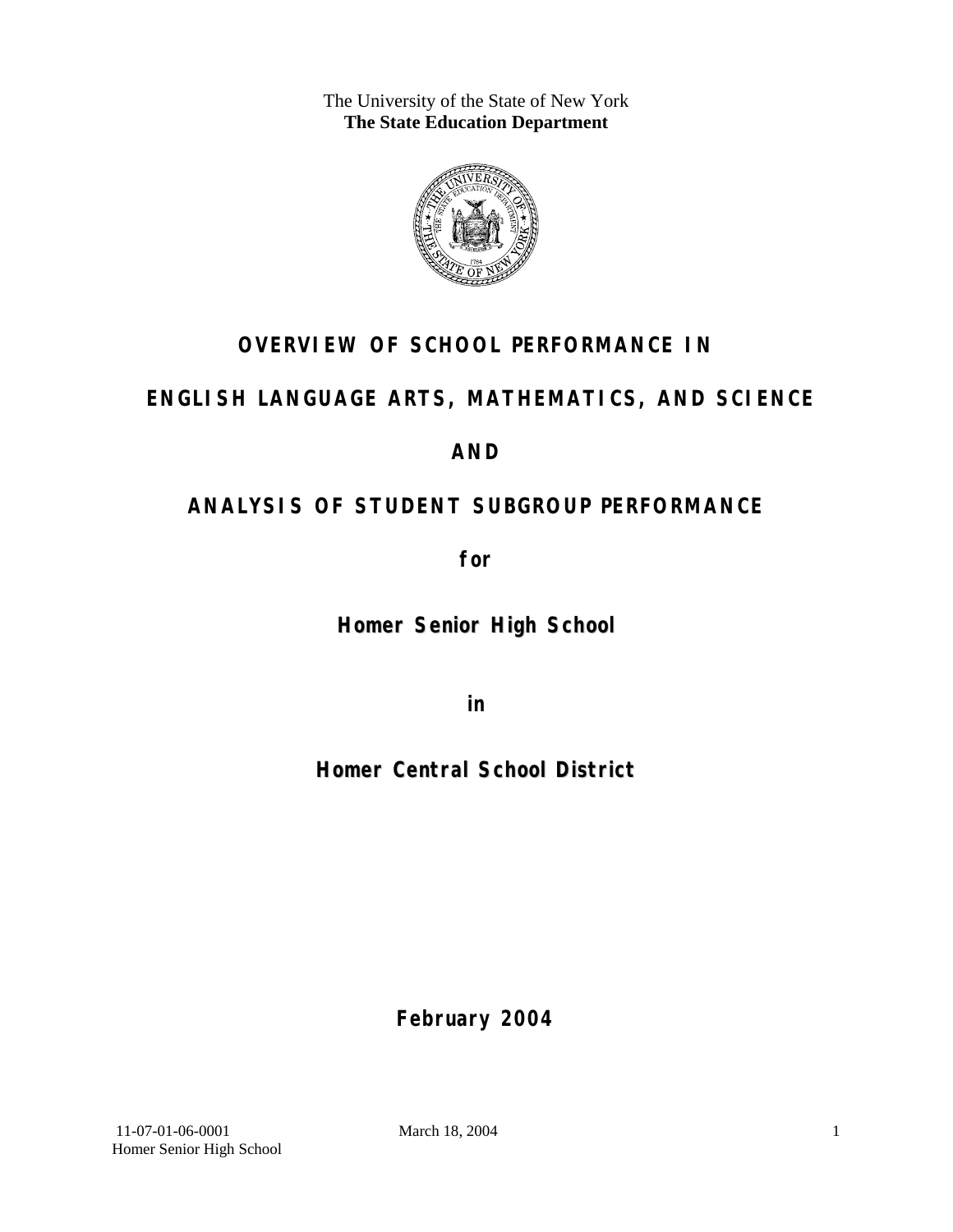### **THE UNIVERSITY OF THE STATE OF NEW YORK**

### **Regents of The University**

| Tonawanda             |
|-----------------------|
| <b>Hollis</b>         |
| Staten Island         |
| New Rochelle          |
| Peru                  |
| Huntington            |
| <b>North Syracuse</b> |
| New York              |
| <b>Belle Harbor</b>   |
| Buffalo               |
| Hartsdale             |
| Albany                |
| <b>Bronx</b>          |
| New York              |
| <b>Binghamton</b>     |
| Rochester             |

#### **President of The University and Commissioner of Education**

RICHARD P. MILLS

**Deputy Commissioner for Elementary, Middle, Secondary and Continuing Education**  JAMES A. KADAMUS

#### **Coordinator, School Operations and Management Services**

CHARLES SZUBERLA

#### **Coordinator, Information and Reporting Services**

MARTHA P. MUSSER

The State Education Department does not discriminate on the basis of age, color, religion, creed, disability, marital status, veteran status, national origin, race, gender, genetic predisposition or carrier status, or sexual orientation in its educational programs, services and activities. Portions of this publication can be made available in a variety of formats, including braille, large print or audio tape, upon request. Inquiries concerning this policy of nondiscrimination should be directed to the Department's Office for Diversity, Ethics, and Access, Room 530, Education Building, Albany, NY 12234. **Requests for additional copies of this publication may be made by contacting the Publications Sales Desk, Room 309, Education Building, Albany, NY 12234.** 

Please address all correspondence about this report that is not related to data corrections to:

*School Report Card Coordinator Information and Reporting Services Team New York State Education Department Room 863 EBA 89 Washington Avenue Albany, NY 12234*  E-mail: *RPTCARD@mail.nysed.gov*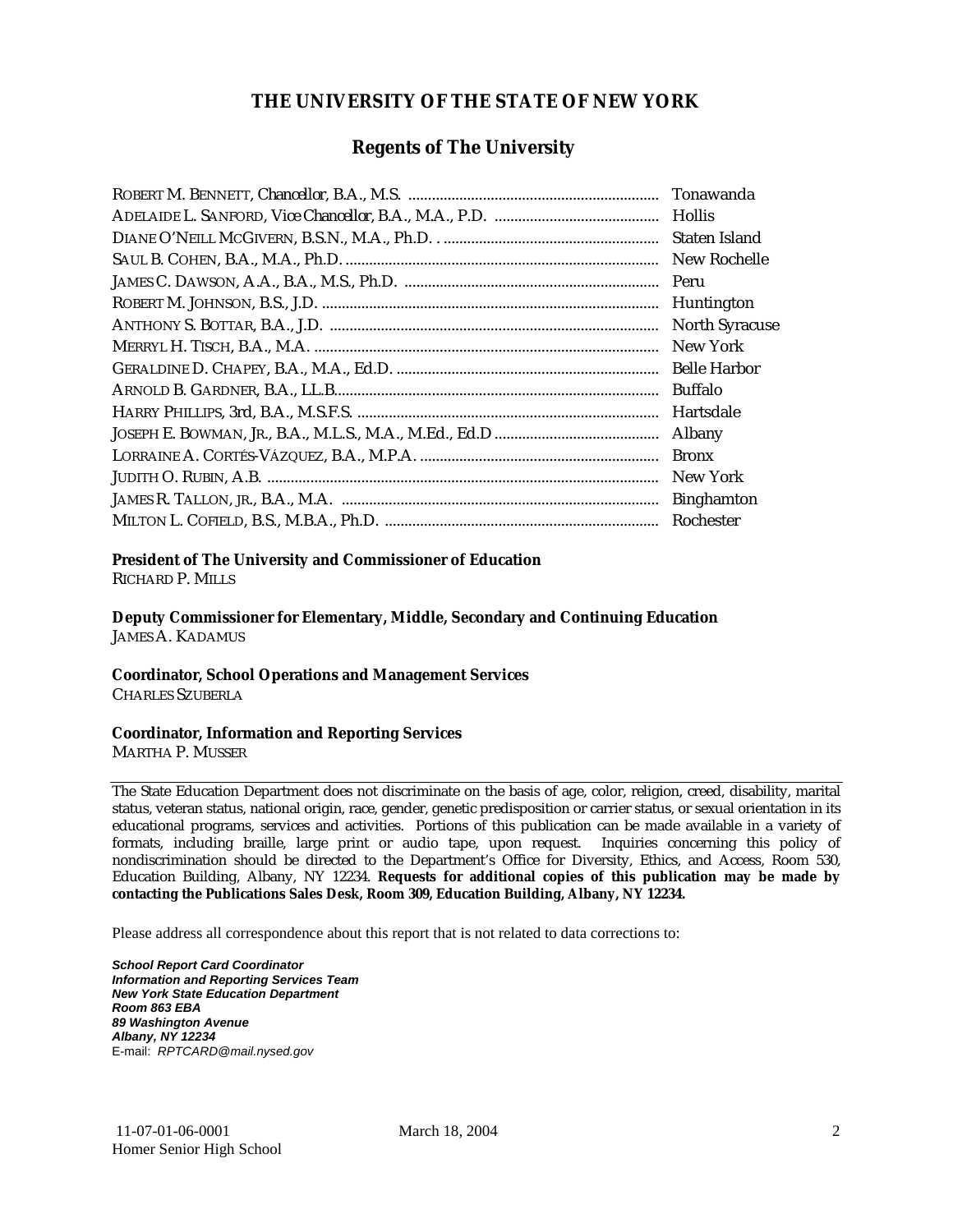The *New York State School Report Card* is an important part of the Board of Regents effort to raise learning standards for all students. It provides information to the public on student performance and other measures of school and district performance. Knowledge gained from the school report card on a school's strengths and weaknesses can be used to improve instruction and services to students.

The *New York State School Report Card* consists of three parts: the *Overview of School Performance in English Language Arts, Mathematics, and Science and Analysis of Student Subgroup Performance,* the *Comprehensive Information Report,* and the *School Accountability Report*. The *Overview and Analysis* presents performance data on measures required by the federal No Child Left Behind Act: English, mathematics, science, and graduation rate. Performance data on other State assessments can be found in the *Comprehensive Information Report*. The *School Accountability Report* provides information as to whether a school is making adequate progress toward enabling all students to achieve proficiency in English and mathematics.

State assessments are designed to help ensure that all students reach high learning standards. They show whether students are getting the foundation knowledge they need to succeed at the elementary, middle, and commencement levels and beyond. The State requires that students who are not making appropriate progress toward the standards receive academic intervention services.

In the *Overview*, performance on the elementary- and middle-level assessments in English language arts and mathematics and on the middle-level science test is reported in terms of mean scores and the percentage of students scoring at each of the four levels. These levels indicate performance on the standards from seriously deficient to advanced proficiency. Performance on the elementary-level science test is reported in terms of mean scores and the percentage of students making appropriate progress. Regents examination scores are reported in four score ranges. Scores of 65 to 100 are passing; scores of 55 to 64 earn credit toward a local diploma (with the approval of the local board of education). Though each elementary- and middle-level assessment is administered to students in a specific grade, secondary-level assessments are taken by students when they complete the coursework for the core curriculum. Therefore, the performance of students at the secondary level is measured for a student cohort rather than a group of students at a particular grade level. Students are grouped in cohorts according to the year in which they first entered grade 9.

The assessment data in the *Overview and Analysis* are for all tested students in the school, including general-education students and students with disabilities. In the *Overview*, each school's performance is compared with that of schools similar in grade level, district resources, and student needs as indicated by income and limited English proficiency (LEP) status. Each district's performance is compared with that of all public schools statewide. In the *Analysis*, performance is disaggregated by race/ethnicity, disability status, gender, LEP status, income level, and migrant status.

Explanations of terms referred to or symbols used in this part of the school report card may be found in the glossary on the last page. Further information on the school report card may be found in the guide, *Understanding Your School Report Card: February 2004*, available on the Information and Reporting Services Web site at www.emsc.nysed.gov/irts.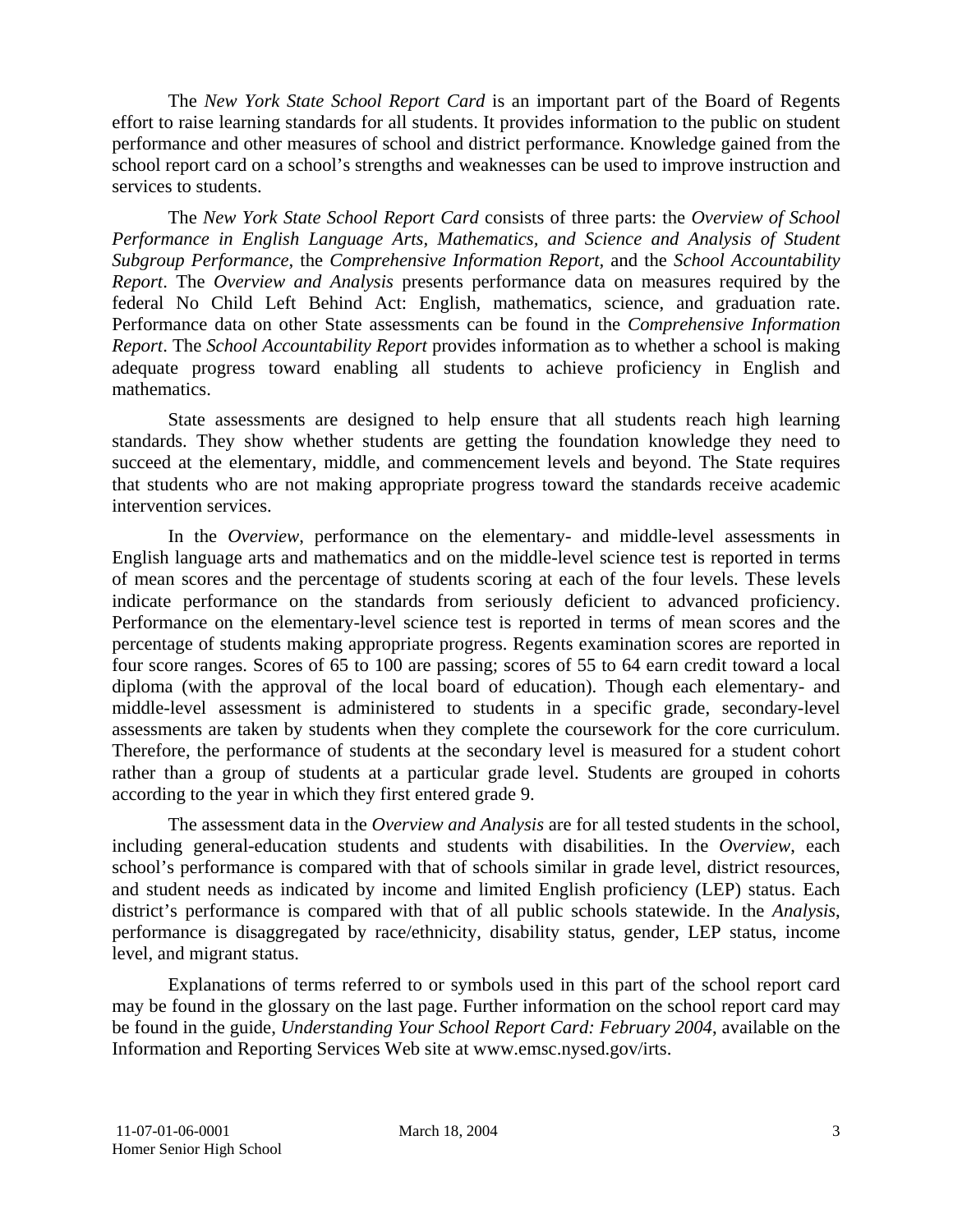# **Overview of School Performance in English Language Arts, Mathematics, and Science**

### **School Profile**

| Principal:<br>Fred Farah | (607)749-7246<br>Phone: |                           |  |  |  |
|--------------------------|-------------------------|---------------------------|--|--|--|
| Organization             | Grade Range             | <b>Student Enrollment</b> |  |  |  |
| $2002 - 03$              | $9 - 12$                | 807                       |  |  |  |

| 2001–02 School District-wide Total Expenditure per Pupil | \$9,210 |
|----------------------------------------------------------|---------|
|----------------------------------------------------------|---------|

### **2002–03 Percentage of Core Classes Taught by Highly Qualified Teachers\***

| <b>Number of Core</b><br><b>Classes</b> | <b>Percent Taught</b><br>by Highly<br>Qualified<br><b>Teachers</b> |
|-----------------------------------------|--------------------------------------------------------------------|
|                                         |                                                                    |
| 200                                     | 99%                                                                |
|                                         |                                                                    |

\*For the 2002-03 school year, SED is reporting that teachers of core classes are highly qualified if they are certified to teach those classes. However, No Child Left Behind (NCLB) imposes requirements beyond certification for some teachers to be considered highly qualified. In future years, when New York State uses the NCLB criteria for reporting, certified teachers must fulfill all NCLB requirements to be counted as highly qualified.

#### **2002–03 Percentage of Teachers with No Valid Teaching Certificate\***

| Number of<br><b>Teachers</b> | <b>Percent with No</b><br><b>Valid Teaching</b><br><b>Certificate</b> |
|------------------------------|-----------------------------------------------------------------------|
| ิ ค1                         | 2%                                                                    |

\*This count includes teachers with temporary licenses who do not have a valid permanent, provisional, or transitional teaching certificate.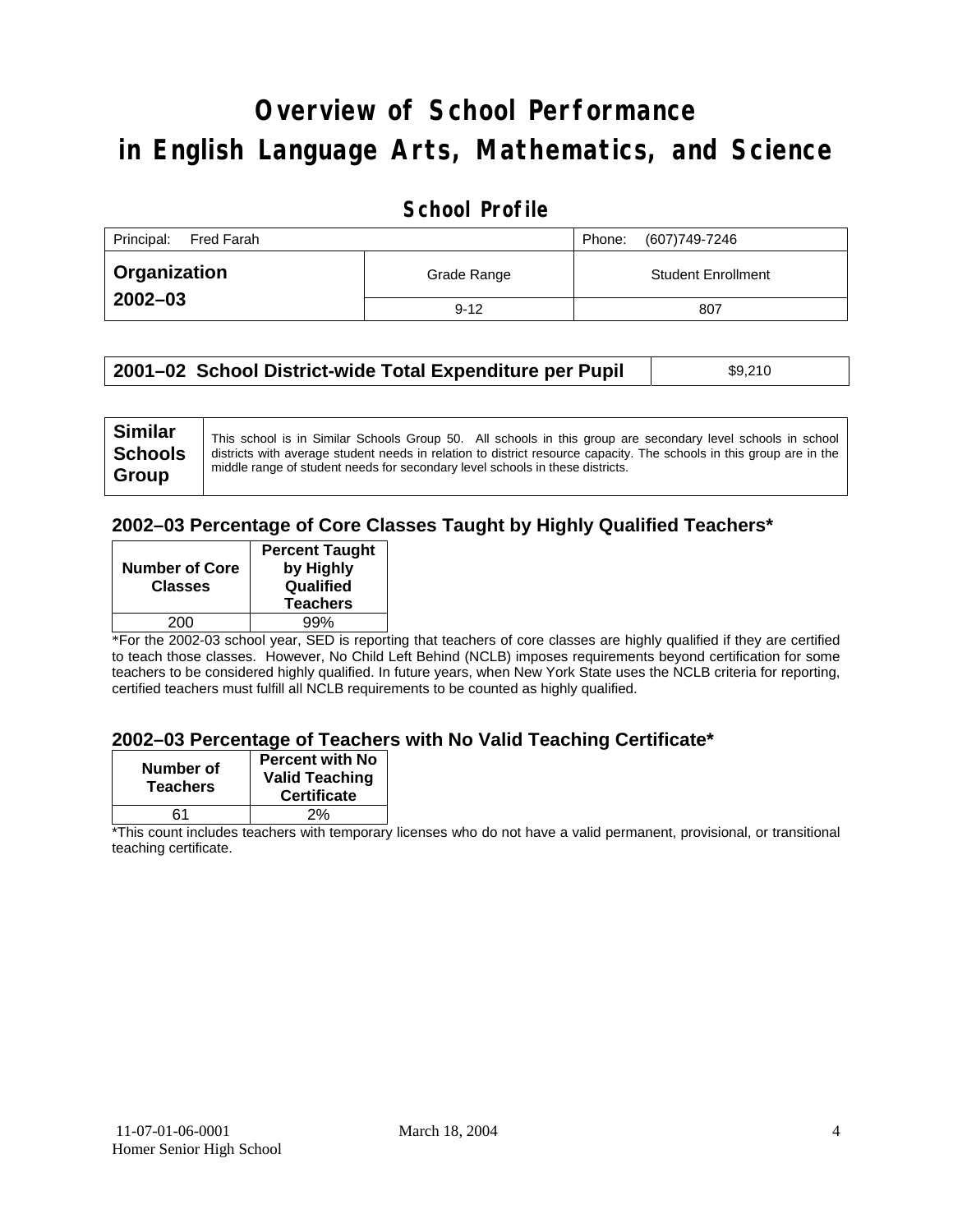### **High School English Achievement after Four Years of Instruction**

The graph and table below present performance of the 1997, 1998, and 1999 cohort members, four years after entering grade 9, in meeting the graduation assessment requirement in English. A score of 65 or above on the Regents comprehensive examination in English is considered passing. Only the highest score of each student is counted, regardless of how many times the student took the examination. In the graph, students passing approved alternatives to this examination are counted as scoring in the 65 to 84 range. RCT results are not included in the graph. In the first table, the numbers of students who met the graduation requirement by passing an approved alternative are listed separately. The second table shows the competency test performance of students with disabilities eligible for the safety net who did not score 55 or above on a Regents examination or approved alternative. Students who score 55 to 64 on the Regents examination in comprehensive English may be given credit towards a local high school diploma if allowed by the district board of education. The data in these tables and chart show the performance of the cohorts as of June 30<sup>th</sup> of the fourth year after first entering grade 9.



| English Graduation Requirement Achievement after Four Years of High School* |                                                                                                                                                                                                                                                                           |  |    |     |    |  |  |  |  |
|-----------------------------------------------------------------------------|---------------------------------------------------------------------------------------------------------------------------------------------------------------------------------------------------------------------------------------------------------------------------|--|----|-----|----|--|--|--|--|
|                                                                             | <b>Cohort Members</b><br><b>Highest Score</b><br><b>Highest Score</b><br><b>Highest Score</b><br><b>Highest Score</b><br>Approved<br>Between 55 and 64<br>Between 85 and 100<br><b>Alternative Credit</b><br>Between 0 and 54<br>Between 65 and 84<br><b>All Students</b> |  |    |     |    |  |  |  |  |
| 1997 Cohort                                                                 | 165                                                                                                                                                                                                                                                                       |  | 22 | 109 | 23 |  |  |  |  |
| 1998 Cohort                                                                 | 185                                                                                                                                                                                                                                                                       |  |    |     | 40 |  |  |  |  |
| 1999 Cohort                                                                 | 211                                                                                                                                                                                                                                                                       |  |    | 115 | 79 |  |  |  |  |

\*Assessments used to determine counts in this table include the Regents examination in comprehensive English, the component retest in English, and approved alternatives.

| Performance of Students Who Took the Regents<br><b>Competency Tests in Reading and Writing to</b><br>Meet the Graduation Requirement* |                        |                                                |  |  |  |  |  |
|---------------------------------------------------------------------------------------------------------------------------------------|------------------------|------------------------------------------------|--|--|--|--|--|
|                                                                                                                                       | <b>Passed the RCTs</b> | <b>Failed RCT in Reading</b><br>and/or Writing |  |  |  |  |  |
| 1997 Cohort                                                                                                                           |                        |                                                |  |  |  |  |  |
| 1998 Cohort                                                                                                                           |                        |                                                |  |  |  |  |  |
| 1999 Cohort                                                                                                                           |                        |                                                |  |  |  |  |  |

\*Includes only students eligible for the safety net who did not score 55 or higher on the Regents examination or an approved alternative.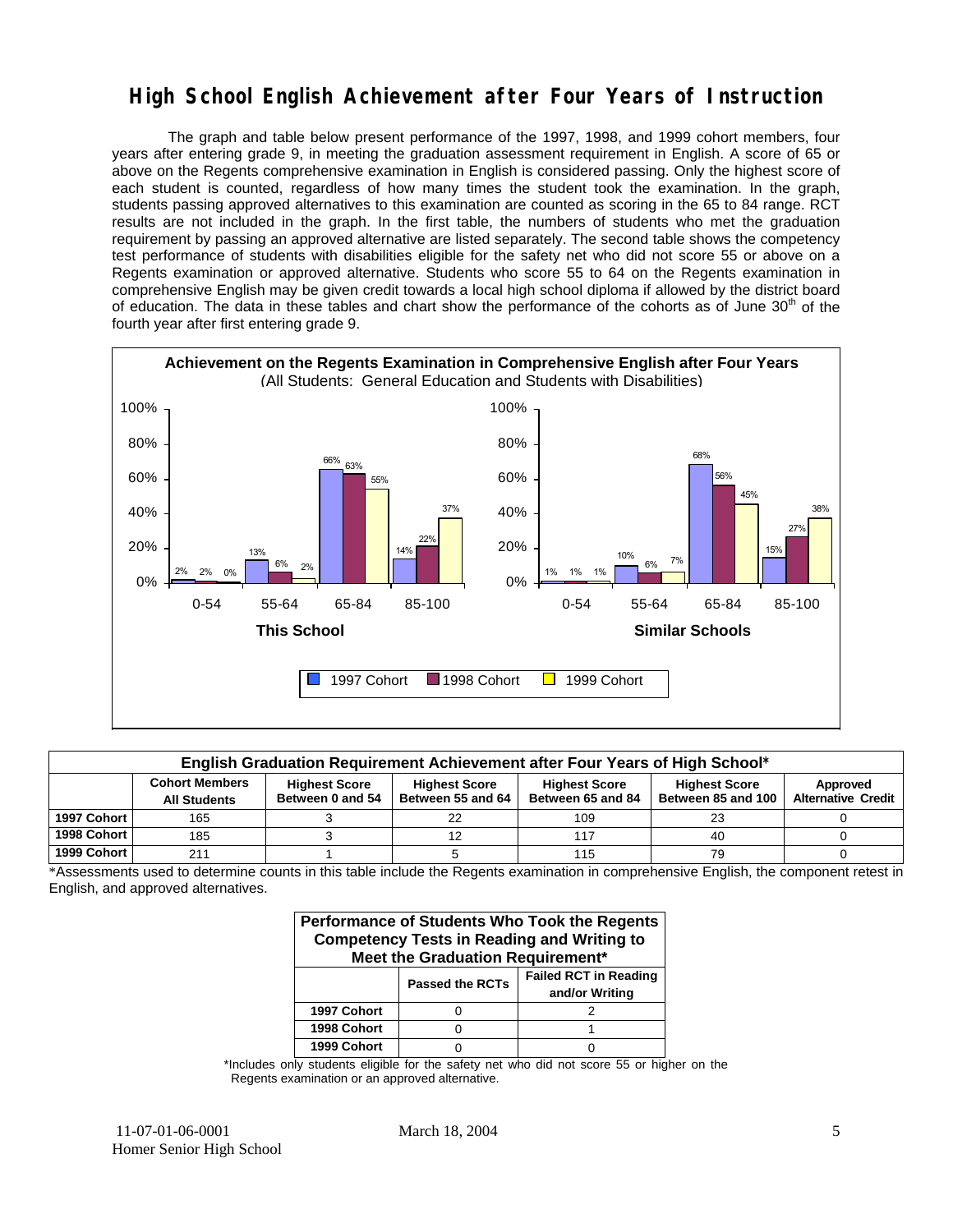## **High School Mathematics Achievement after Four Years of Instruction**

The graph and table below present performance of the 1997, 1998, and 1999 cohort members, four years after entering grade 9, in meeting the graduation assessment requirement in mathematics. A score of 65 or above on a Regents examination in mathematics is considered passing. Only the highest score of each student is counted, regardless of how many times the student took the examination. In the graph, students passing approved alternatives to these examinations are counted as scoring in the 65 to 84 range. RCT results are not included in the graph. In the first table, the numbers of students who met the graduation requirement by passing an approved alternative are listed separately. The second table shows the competency test performance of students with disabilities eligible for the safety net who did not score 55 or above on a Regents examination or approved alternative. Students who score 55 to 64 on a Regents examination in mathematics may be given credit towards a local high school diploma if allowed by the district board of education. The data in these tables and chart show the performance of the cohorts as of June  $30<sup>th</sup>$  of the fourth year after first entering grade 9.



| Mathematics Graduation Requirement Achievement after Four Years of High School* |                                                                                                                                   |                  |                   |                   |                    |                           |  |  |  |
|---------------------------------------------------------------------------------|-----------------------------------------------------------------------------------------------------------------------------------|------------------|-------------------|-------------------|--------------------|---------------------------|--|--|--|
|                                                                                 | <b>Highest Score</b><br><b>Highest Score</b><br><b>Highest Score</b><br>Approved<br><b>Cohort Members</b><br><b>Highest Score</b> |                  |                   |                   |                    |                           |  |  |  |
|                                                                                 | <b>All Students</b>                                                                                                               | Between 0 and 54 | Between 55 and 64 | Between 65 and 84 | Between 85 and 100 | <b>Alternative Credit</b> |  |  |  |
| 1997 Cohort                                                                     | 165                                                                                                                               |                  |                   | 81                | 62                 |                           |  |  |  |
| 1998 Cohort                                                                     | 185                                                                                                                               |                  |                   | 57                | 97                 |                           |  |  |  |
| 1999 Cohort                                                                     | 211                                                                                                                               |                  |                   | 76                | 100                |                           |  |  |  |

\*Assessments used to determine counts in this table include a Regents examination in mathematics, the component retest in mathematics and approved alternatives.

| Performance of Students Who Took the Regents<br><b>Competency Test in Mathematics to Meet the</b><br><b>Graduation Requirement*</b> |  |  |  |  |  |  |
|-------------------------------------------------------------------------------------------------------------------------------------|--|--|--|--|--|--|
| <b>Failed at Least</b><br><b>Passed the RCT</b><br>One RCT                                                                          |  |  |  |  |  |  |
| 1997 Cohort                                                                                                                         |  |  |  |  |  |  |
| 1998 Cohort                                                                                                                         |  |  |  |  |  |  |
| 1999 Cohort                                                                                                                         |  |  |  |  |  |  |

\*Includes only students eligible for the safety net who did not score 55 or higher on the Regents examination or an approved alternative.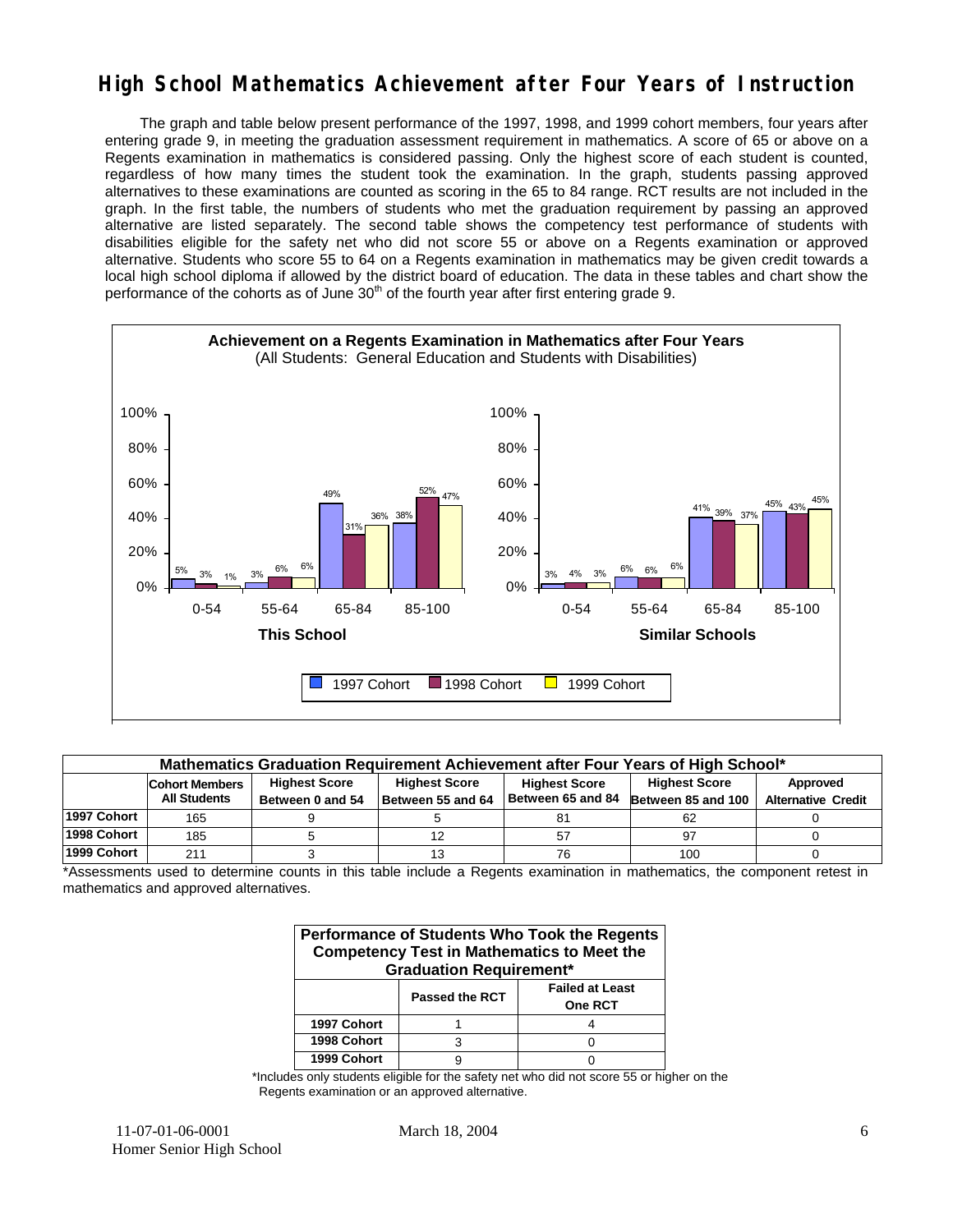# **Cohort Graduation Rates**

 Students were counted as graduates if they earned a local diploma with or without a Regents endorsement by August 31<sup>st</sup> of the fourth year after first entering grade 9. The graduation-rate cohort includes students who transferred to general education development (GED) programs. These students were not counted in the 1998 school accountability cohort for English and mathematics.



| <b>Cohort Graduation Rates</b> |                                  |                                |                                                               |                            |  |  |
|--------------------------------|----------------------------------|--------------------------------|---------------------------------------------------------------|----------------------------|--|--|
|                                | <b>Cohort</b><br>Members*<br>(a) | <b>Transfers to GED</b><br>(b) | <b>Graduation Rate</b><br>Cohort<br><b>Members</b><br>$(a+b)$ | <b>Number</b><br>Graduated |  |  |
| 1998 Cohort                    | 185                              |                                | 185                                                           | 166                        |  |  |

\*Count as of August 31<sup>st</sup> of the fourth year after first entering grade 9.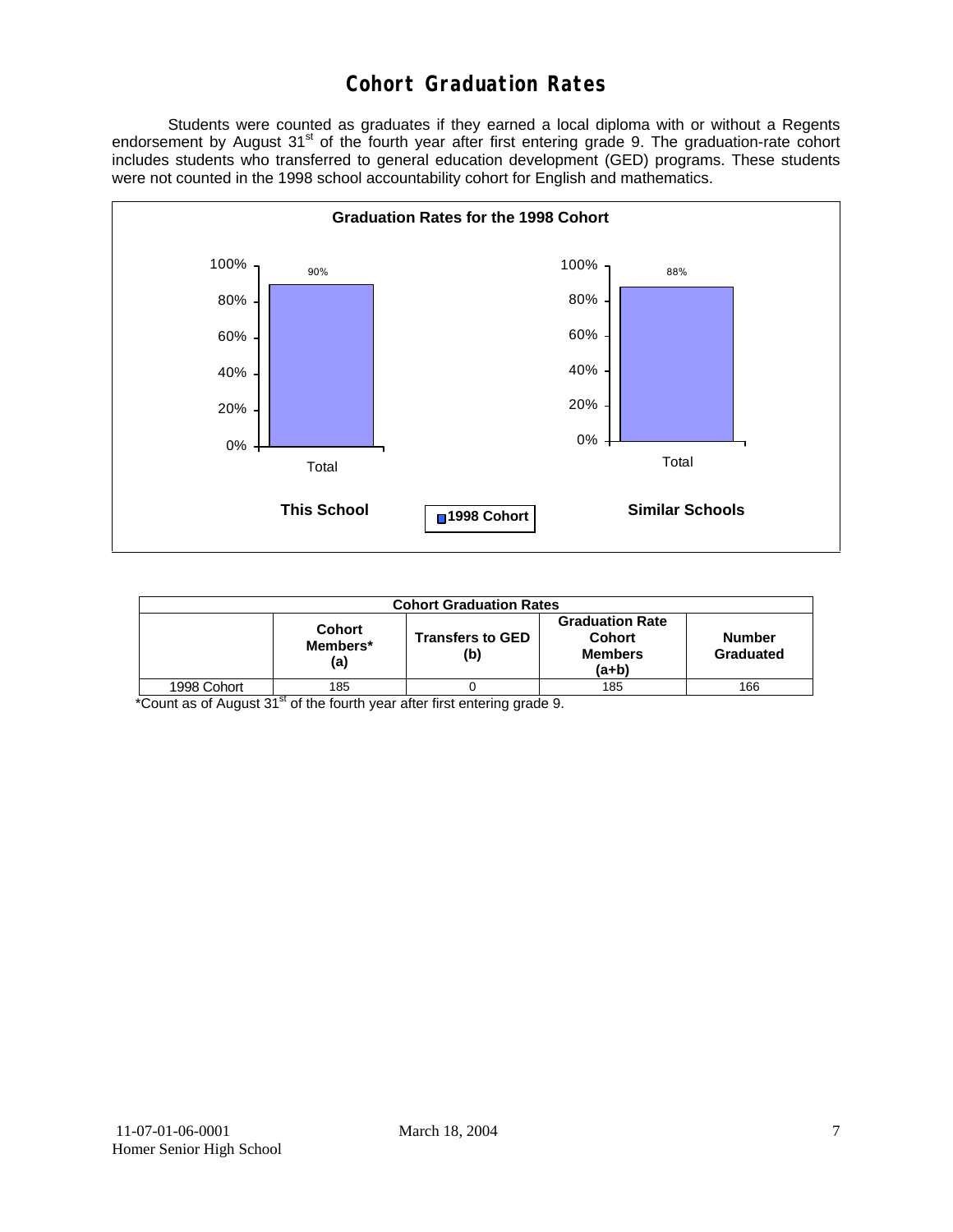# **Analysis of Student Subgroup Performance**

Historically, on State assessments the average performance of Black, Hispanic, and Native American students has been lower than that of White and Asian students. Similarly, students from lowincome families have not performed as well as those from higher income families. A high priority of the Board of Regents is to eliminate these gaps in student performance. In addition, Title I of the federal Elementary and Secondary Education Act includes explicit requirements "to ensure that students served by Title I are given the same opportunity to achieve to high standards and are held to the same high expectations as all students in each State."

This section of the school report card provides performance data for two years by racial/ethnic group, disability status, gender, English proficiency status, income level, and migrant status. The purpose of the student subgroup analyses is to determine if students who perform below the standards in any school tend to fall into particular groups, such as minority students, limited English proficient students, or economically disadvantaged students. If these analyses provide evidence that students in one of the groups achieve at a lower level than other students, the school and community should examine the reasons for this lower performance and make necessary changes in curriculum, instruction, and student support services to remedy these performance gaps. If your school did not report data for the 2002-03 school year for a subject and grade, a table showing data for subgroups in that subject and grade will not be included in the *Analysis*.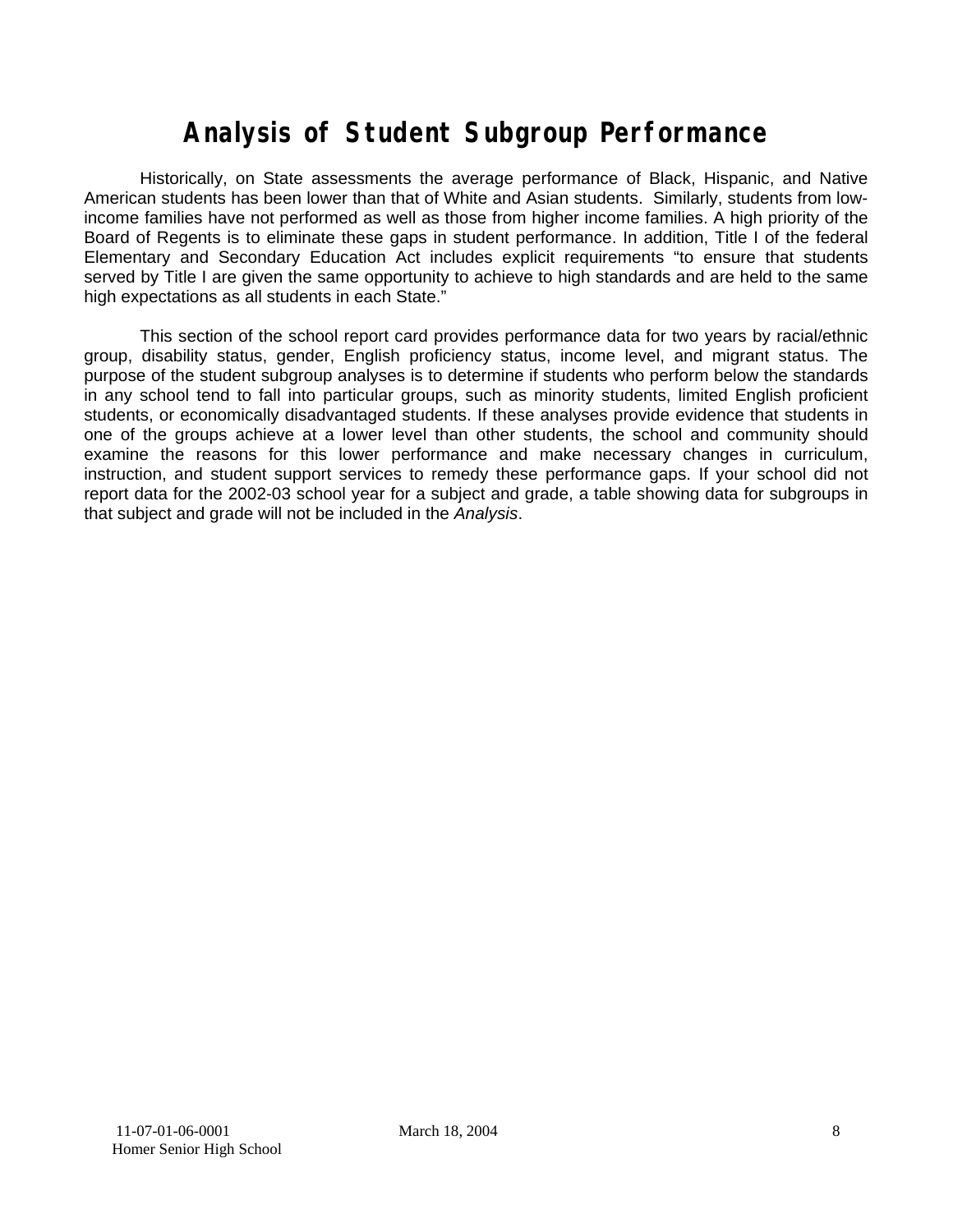### **1998 and 1999 High School Cohorts**

General-education students who first entered ninth grade in 1998 or 1999 must score 55 or higher on Regents English and mathematics examinations to graduate. During the phase-in of the Regents examination graduation requirements, all students (with district board of education approval) may qualify for a local diploma by earning a score of 55–64 on the required Regents examinations; a score of 65 or higher is required for a Regents diploma. Students with disabilities and certain students with a Section 504 Accomodation Plan may qualify for a local diploma by passing Regents competency tests. The data in these tables show the performance of the cohorts as of June 30<sup>th</sup> of the fourth year after first entering grade 9.

#### **Performance on the English Assessment Requirement for Graduation**

|                                              | 1998 Cohort     |                            |               |                   |                           | 1999 Cohort              |                |                |                   |                          |
|----------------------------------------------|-----------------|----------------------------|---------------|-------------------|---------------------------|--------------------------|----------------|----------------|-------------------|--------------------------|
|                                              |                 | <b>Count of Students</b>   |               | <b>Percent</b>    |                           | <b>Count of Students</b> |                | <b>Percent</b> |                   |                          |
| <b>Student Subgroup</b>                      |                 | by Score<br><b>Meeting</b> |               | <b>Students</b>   | by Score                  |                          | <b>Meeting</b> |                |                   |                          |
|                                              | <b>Students</b> | <b>Regents</b>             |               | Pass-             | Gradu-                    | in                       | <b>Regents</b> |                | Pass-             | Gradua-                  |
|                                              | in Cohort       | $55 -$<br>64               | $65 -$<br>100 | ed<br><b>RCTs</b> | ation<br>Require-<br>ment | <b>Cohort</b>            | $55 -$<br>64   | $65 -$<br>100  | ed<br><b>RCTs</b> | tion<br>Require-<br>ment |
| <b>Results by Race/Ethnicity</b>             |                 |                            |               |                   |                           |                          |                |                |                   |                          |
| American Indian/Alaskan Native               | $\mathbf 0$     | 0                          | 0             | $\mathbf 0$       | 0%                        | 0                        | 0              | $\Omega$       | $\Omega$          | 0%                       |
| <b>Black</b>                                 | 0               | 0                          | 0             | $\Omega$          | 0%                        | 1                        | s              | s              | S                 | s                        |
| Hispanic                                     | 0               | 0                          | $\Omega$      | $\Omega$          | 0%                        | 0                        | $\overline{0}$ | $\Omega$       | $\overline{0}$    | 0%                       |
| Asian or Pacific Islander                    | $\mathbf{1}$    | s                          | s             | s                 | s                         | $\mathbf{1}$             | $\mathbf s$    | s              | s                 | s                        |
| White                                        | 184             | ${\tt s}$                  | s             | s                 | s                         | 209                      | $\mathbf s$    | s              | s                 | s                        |
| Total                                        | 185             | $\overline{12}$            | 157           | 0                 | 91%                       | 211                      | 5              | 194            | $\mathbf 0$       | 94%                      |
| Small Group Totals (s)                       | 185             | 12                         | 157           | $\Omega$          | 91%                       | 211                      | 5              | 194            | $\overline{0}$    | 94%                      |
| <b>Results by Disability Status</b>          |                 |                            |               |                   |                           |                          |                |                |                   |                          |
| General-education students                   | 163             | 8                          | 148           | 0                 | 96%                       | 193                      | 2              | 183            | 0                 | 96%                      |
| Students with disabilities                   | 22              | 4                          | 9             | 0                 | 59%                       | 18                       | 3              | 11             | $\mathbf 0$       | 78%                      |
| Total                                        | 185             | 12                         | 157           | $\mathbf 0$       | 91%                       | 211                      | 5              | 194            | 0                 | 94%                      |
| <b>Results by Gender</b>                     |                 |                            |               |                   |                           |                          |                |                |                   |                          |
| Female                                       | 98              | $\overline{4}$             | 87            | $\Omega$          | 93%                       | 115                      | $\mathbf{1}$   | 110            | $\Omega$          | 97%                      |
| Male                                         | 87              | 8                          | 70            | $\Omega$          | 90%                       | 96                       | 4              | 84             | $\Omega$          | 92%                      |
| Total                                        | 185             | 12                         | 157           | $\Omega$          | 91%                       | 211                      | 5              | 194            | $\Omega$          | 94%                      |
| <b>Results by English Proficiency Status</b> |                 |                            |               |                   |                           |                          |                |                |                   |                          |
| English proficient                           | 185             | 12                         | 157           | $\mathbf 0$       | 91%                       | 211                      | 5              | 194            | $\mathbf 0$       | 94%                      |
| Limited English proficient                   | $\mathbf 0$     | 0                          | 0             | $\mathbf 0$       | 0%                        | 0                        | $\mathbf 0$    | 0              | $\mathbf 0$       | 0%                       |
| Total                                        | 185             | 12                         | 157           | $\Omega$          | 91%                       | 211                      | 5              | 194            | $\Omega$          | 94%                      |
| <b>Results by Income Level</b>               |                 |                            |               |                   |                           |                          |                |                |                   |                          |
| Economically disadvantaged                   | 12              | $\overline{2}$             | 9             | $\mathbf 0$       | 92%                       | 13                       | 0              | 9              | 0                 | 69%                      |
| Not disadvantaged                            | 173             | 10                         | 148           | 0                 | 91%                       | 198                      | 5              | 185            | 0                 | 96%                      |
| Total                                        | 185             | 12                         | 157           | $\Omega$          | 91%                       | 211                      | 5              | 194            | $\overline{0}$    | 94%                      |
| <b>Results by Migrant Status</b>             |                 |                            |               |                   |                           |                          |                |                |                   |                          |
| Migrant family                               | $\mathbf 0$     | 0                          | 0             | $\mathbf 0$       | 0%                        | 0                        | 0              | $\Omega$       | $\mathbf 0$       | 0%                       |
| Not migrant family                           | 185             | 12                         | 157           | 0                 | 91%                       | 211                      | 5              | 194            | 0                 | 94%                      |
| Total                                        | 185             | 12                         | 157           | $\mathbf 0$       | 91%                       | 211                      | 5              | 194            | 0                 | 94%                      |

### **after Four Years of High School**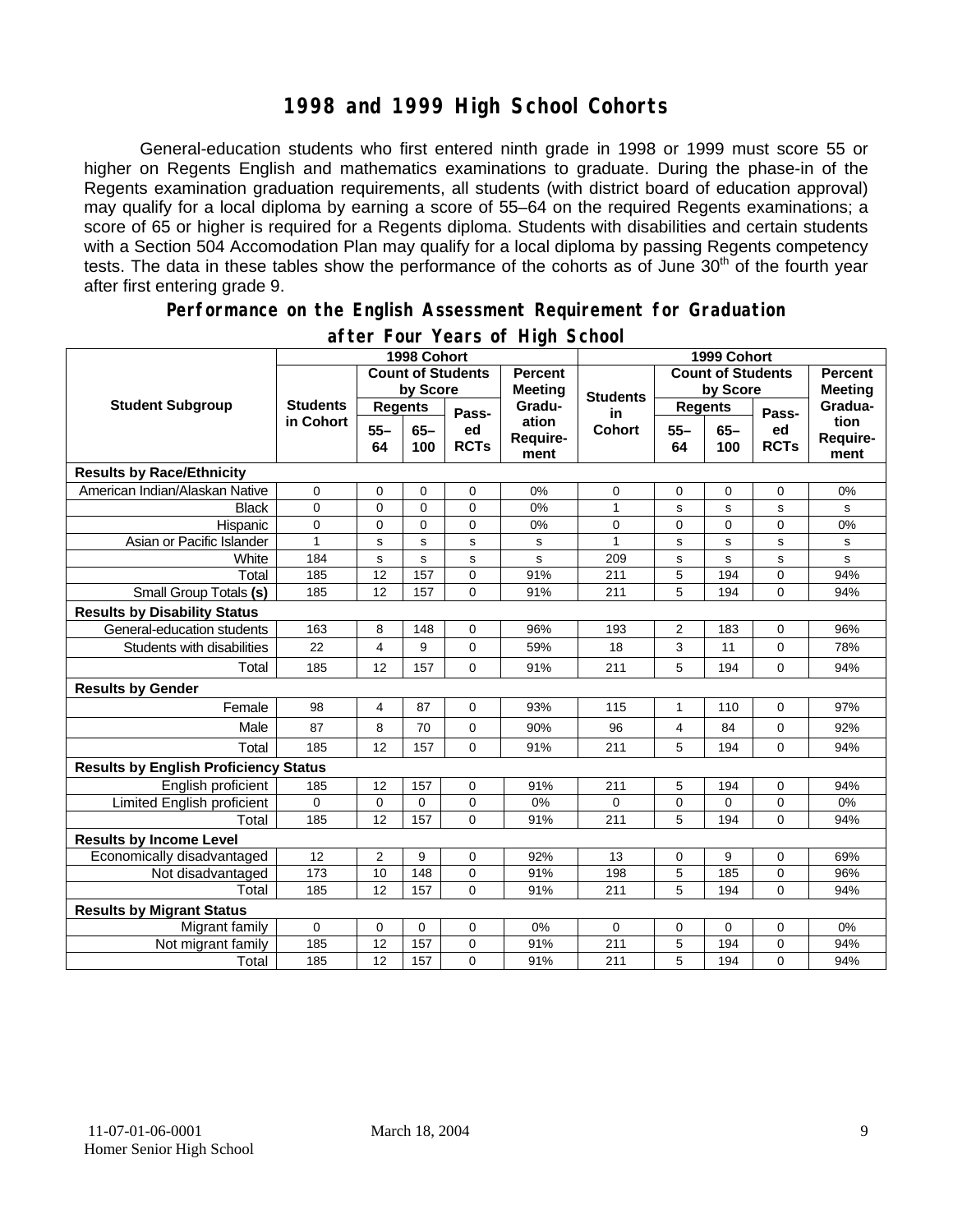### **Performance on the Mathematics Assessment Requirement for Graduation after Four Years of High School**

|                                              | or addaction at the road<br>1998 Cohort |                |          |                          |                 | Turis of The Sulla<br>1999 Cohort |                                            |                |             |          |  |
|----------------------------------------------|-----------------------------------------|----------------|----------|--------------------------|-----------------|-----------------------------------|--------------------------------------------|----------------|-------------|----------|--|
|                                              | <b>Count of Students</b>                |                |          |                          | Percent         |                                   | <b>Count of Students</b><br><b>Percent</b> |                |             |          |  |
| <b>Student Subgroup</b>                      | <b>Students</b>                         | by Score       |          | <b>Meeting</b><br>Gradu- | <b>Students</b> | by Score                          |                                            | <b>Meeting</b> |             |          |  |
|                                              |                                         | <b>Regents</b> |          |                          |                 | <b>Regents</b>                    |                                            |                | Gradua-     |          |  |
|                                              | in                                      |                |          | Pass-                    | ation           | in                                |                                            |                | Pass-       | tion     |  |
|                                              | <b>Cohort</b>                           | $55 -$         | $65-$    | ed                       | Require-        | <b>Cohort</b>                     | $55 -$                                     | $65-$          | ed          | Require- |  |
|                                              |                                         | 64             | 100      | <b>RCTs</b>              | ment            |                                   | 64                                         | 100            | <b>RCTs</b> | ment     |  |
| <b>Results by Race/Ethnicity</b>             |                                         |                |          |                          |                 |                                   |                                            |                |             |          |  |
| American Indian/Alaskan Native               | 0                                       | 0              | $\Omega$ | $\mathbf 0$              | 0%              | 0                                 | 0                                          | 0              | $\mathbf 0$ | 0%       |  |
| <b>Black</b>                                 | 0                                       | $\mathbf 0$    | $\Omega$ | $\overline{0}$           | 0%              | $\mathbf{1}$                      | s                                          | $\mathbf s$    | s           | s        |  |
| Hispanic                                     | 0                                       | $\mathbf 0$    | $\Omega$ | $\Omega$                 | 0%              | 0                                 | $\mathbf 0$                                | $\mathbf 0$    | 0           | 0%       |  |
| Asian or Pacific Islander                    | $\mathbf{1}$                            | s              | s        | $\mathbf s$              | s               | $\mathbf{1}$                      | s                                          | s              | s           | s        |  |
| White                                        | 184                                     | $\mathbf s$    | s        | $\mathbf s$              | s               | 209                               | $\mathbf s$                                | $\sf s$        | s           | s        |  |
| Total                                        | 185                                     | 12             | 154      | 3                        | 91%             | 211                               | 13                                         | 176            | 9           | 94%      |  |
| <b>Small Group Totals (s)</b>                | $\frac{1}{185}$                         | 12             | 154      | 3                        | 91%             | 211                               | 13                                         | 176            | 9           | 94%      |  |
| <b>Results by Disability Status</b>          |                                         |                |          |                          |                 |                                   |                                            |                |             |          |  |
| General-education students                   | 163                                     | 10             | 144      | 0                        | 94%             | 193                               | 11                                         | 172            | 0           | 95%      |  |
| Students with disabilities                   | 22                                      | $\overline{2}$ | 10       | 3                        | 68%             | 18                                | 2                                          | $\overline{4}$ | 9           | 83%      |  |
| Total                                        | 185                                     | 12             | 154      | 3                        | 91%             | 211                               | 13                                         | 176            | 9           | 94%      |  |
| <b>Results by Gender</b>                     |                                         |                |          |                          |                 |                                   |                                            |                |             |          |  |
| Female                                       | 98                                      | 5              | 88       | $\mathbf 0$              | 95%             | 115                               | 8                                          | 101            | 1           | 96%      |  |
| Male                                         | 87                                      | $\overline{7}$ | 66       | 3                        | 87%             | 96                                | 5                                          | 75             | 8           | 92%      |  |
| Total                                        | 185                                     | 12             | 154      | 3                        | 91%             | 211                               | 13                                         | 176            | 9           | 94%      |  |
| <b>Results by English Proficiency Status</b> |                                         |                |          |                          |                 |                                   |                                            |                |             |          |  |
| English proficient                           | 185                                     | 12             | 154      | 3                        | 91%             | 211                               | 13                                         | 176            | 9           | 94%      |  |
| Limited English proficient                   | $\overline{0}$                          | $\mathbf 0$    | 0        | 0                        | 0%              | $\overline{0}$                    | $\mathbf 0$                                | 0              | 0           | 0%       |  |
| Total                                        | 185                                     | 12             | 154      | 3                        | 91%             | 211                               | 13                                         | 176            | 9           | 94%      |  |
| <b>Results by Income Level</b>               |                                         |                |          |                          |                 |                                   |                                            |                |             |          |  |
| Economically disadvantaged                   | 12                                      | 3              | 7        | 1                        | 92%             | 13                                | 0                                          | 9              | 1           | 77%      |  |
| Not disadvantaged                            | 173                                     | 9              | 147      | $\overline{\mathbf{c}}$  | 91%             | 198                               | 13                                         | 167            | 8           | 95%      |  |
| Total                                        | 185                                     | 12             | 154      | 3                        | 91%             | 211                               | 13                                         | 176            | 9           | 94%      |  |
| <b>Results by Migrant Status</b>             |                                         |                |          |                          |                 |                                   |                                            |                |             |          |  |
| Migrant family                               | 0                                       | $\mathbf 0$    | 0        | 0                        | 0%              | 0                                 | 0                                          | 0              | 0           | 0%       |  |
| Not migrant family                           | 185                                     | 12             | 154      | 3                        | 91%             | 211                               | 13                                         | 176            | 9           | 94%      |  |
| Total                                        | 185                                     | 12             | 154      | 3                        | 91%             | 211                               | 13                                         | 176            | 9           | 94%      |  |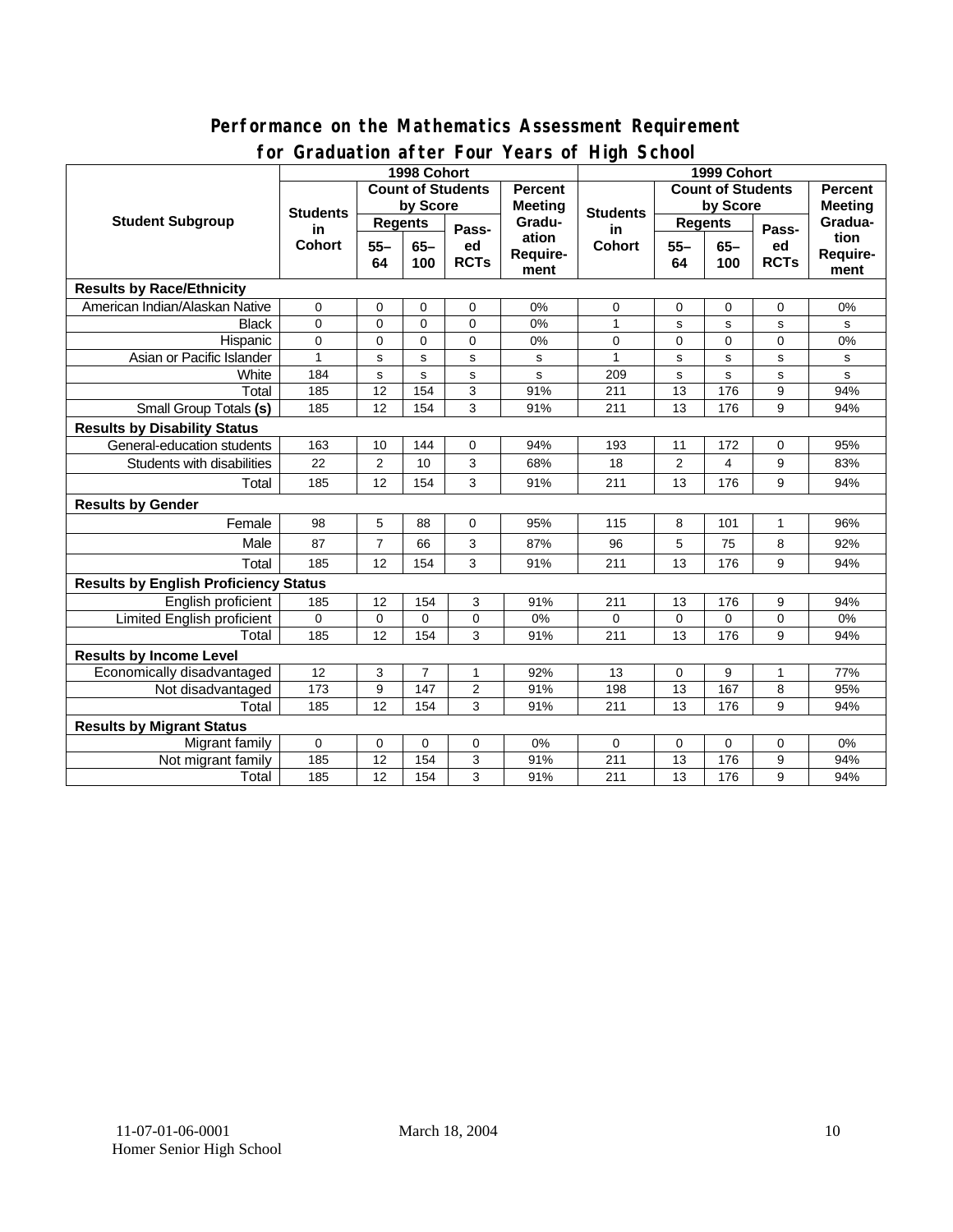### **Cohort Graduation Rates**

Students were counted as graduates in the first two columns of this table if they earned a local diploma with or without a Regents endorsement by June 30<sup>th</sup> of the fourth year after first entering grade 9 and in the second two columns if they earned a local diploma with or without a Regents endorsement by August 31<sup>st</sup> of the fourth year after first entering grade 9. The graduation-rate cohort includes students who transferred to general education development (GED) programs. These students were not counted in the 1998 school accountability cohort for English and mathematics.

|                                              | 1998 Cohort as of                       |                           | 1998 Cohort as of                |                           |  |  |  |  |  |
|----------------------------------------------|-----------------------------------------|---------------------------|----------------------------------|---------------------------|--|--|--|--|--|
|                                              | June 30, 2002                           |                           | <b>August 31, 2002</b>           |                           |  |  |  |  |  |
| <b>Student Subgroup</b>                      | <b>Graduation</b><br><b>Rate Cohort</b> | <b>Graduation</b><br>Rate | Graduation<br><b>Rate Cohort</b> | <b>Graduation</b><br>Rate |  |  |  |  |  |
| <b>Results by Race/Ethnicity</b>             |                                         |                           |                                  |                           |  |  |  |  |  |
| American Indian/Alaskan Native               | 0                                       | 0%                        | 0                                | 0%                        |  |  |  |  |  |
| <b>Black</b>                                 | $\mathbf{0}$                            | 0%                        | $\mathbf 0$                      | 0%                        |  |  |  |  |  |
| Hispanic                                     | $\mathbf 0$                             | 0%                        | $\mathbf 0$                      | $0\%$                     |  |  |  |  |  |
| Asian or Pacific Islander                    | 1                                       | s                         | 1                                | s                         |  |  |  |  |  |
| White                                        | 184                                     | s                         | 184                              | s                         |  |  |  |  |  |
| Total                                        | 185                                     | 90%                       | 185                              | 90%                       |  |  |  |  |  |
| Small Group Totals (s)                       | 185                                     | 90%                       | 185                              | 90%                       |  |  |  |  |  |
| <b>Results by Disability Status</b>          |                                         |                           |                                  |                           |  |  |  |  |  |
| General-education students                   | 163                                     | 93%                       | 163                              | 93%                       |  |  |  |  |  |
| Students with disabilities                   | 22                                      | 68%                       | 22                               | 68%                       |  |  |  |  |  |
| Total                                        | 185                                     | 90%                       | 185                              | 90%                       |  |  |  |  |  |
| <b>Results by Gender</b>                     |                                         |                           |                                  |                           |  |  |  |  |  |
| Female                                       | 98                                      | 94%                       | 98                               | 94%                       |  |  |  |  |  |
| Male                                         | 87                                      | 85%                       | 87                               | 85%                       |  |  |  |  |  |
| Total                                        | 185                                     | 90%                       | 185                              | 90%                       |  |  |  |  |  |
| <b>Results by English Proficiency Status</b> |                                         |                           |                                  |                           |  |  |  |  |  |
| English proficient                           | 185                                     | 90%                       | 185                              | 90%                       |  |  |  |  |  |
| <b>Limited English proficient</b>            | $\mathbf 0$                             | 0%                        | $\mathbf 0$                      | 0%                        |  |  |  |  |  |
| Total                                        | 185                                     | 90%                       | 185                              | 90%                       |  |  |  |  |  |
| <b>Results by Income Level</b>               |                                         |                           |                                  |                           |  |  |  |  |  |
| Economically disadvantaged                   | 12                                      | 92%                       | 12                               | 92%                       |  |  |  |  |  |
| Not disadvantaged                            | 173                                     | 90%                       | 173                              | 90%                       |  |  |  |  |  |
| Total                                        | 185                                     | 90%                       | 185                              | 90%                       |  |  |  |  |  |
| <b>Results by Migrant Status</b>             |                                         |                           |                                  |                           |  |  |  |  |  |
| Migrant family                               | $\mathbf 0$                             | 0%                        | $\Omega$                         | 0%                        |  |  |  |  |  |
| Not migrant family                           | 185                                     | 90%                       | 185                              | 90%                       |  |  |  |  |  |
| Total                                        | 185                                     | 90%                       | 185                              | 90%                       |  |  |  |  |  |